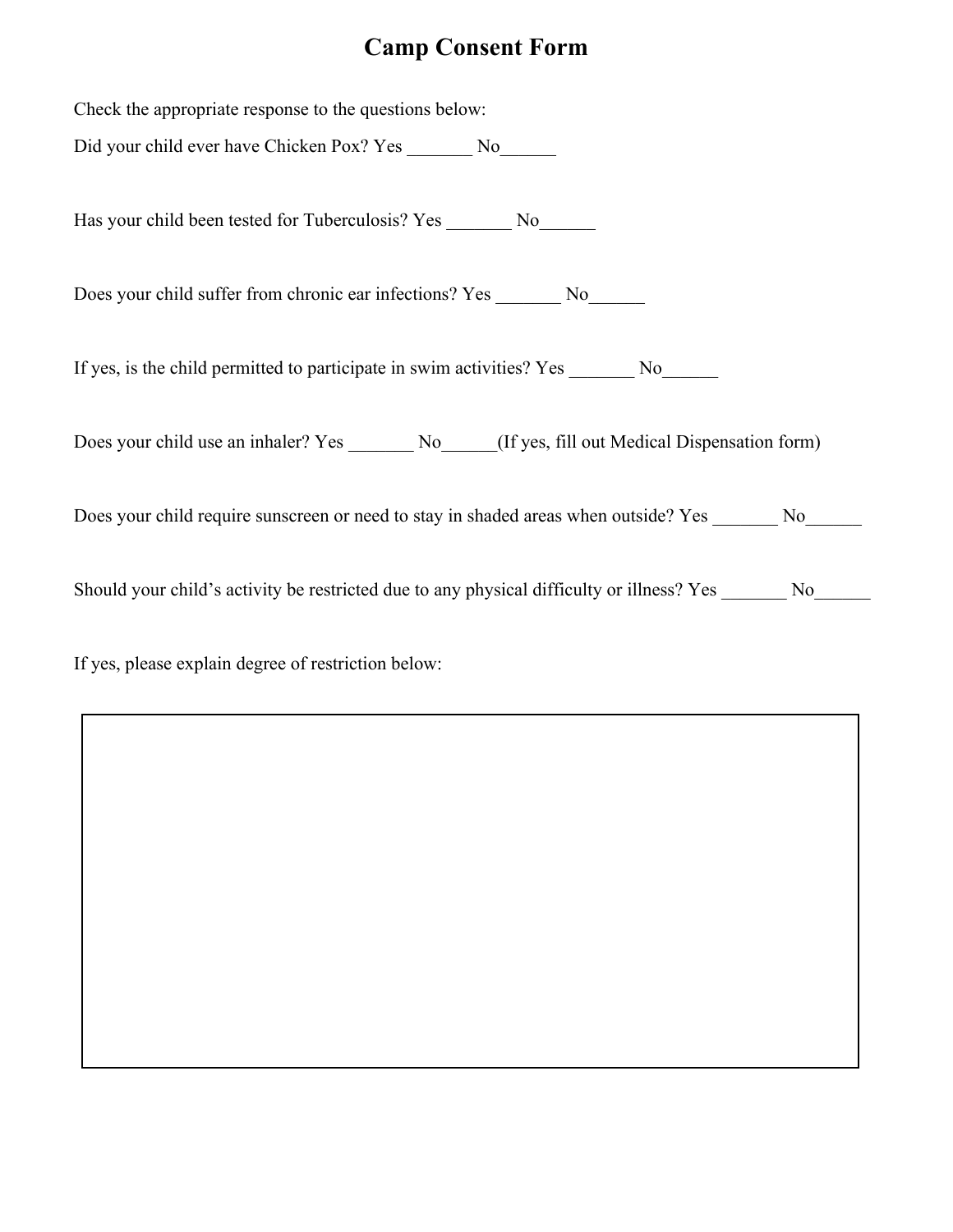### **Camp Consent Form** Cont'd

#### We Hereby Consent

 1. We consent and authorize the St. Peter the Aleut Summer and/or YMCA Camp Grady Spruce Health Officer/ Nurse to provide treatment whether en route, on, or off the camp grounds for any first aid whether routine or emergency, including, without limitation, injury, illness, choking, etc.

2. We and each of us consent and authorize the YMCA Camp Grady Spruce and St. Peter the Aleut Summer Camp lifeguards/ Water Safety instructors to provide treatment, including cardiopulmonary resuscitation (CPR) in the event of a water sports accident or other need.

3.If we parents/guardians cannot be reached in case our child had an emergency or other medical need, we and each of us hereby appoints, authorizes, and constitutes the St. Peter the Aleut Camp Director, Camp Health Officer/ Nurse, or other duly authorized staff member to act in our behalf as parents to authorize and consent to medical treatment for our child/ren named herein:

 $\blacksquare$ authorizing surgery. In case of need, we authorize any family or specialist physician, dentist, or other licensed health care professional, and also any licensed health care facility to provide any and all necessary treatment to our child.

 The below consent and authorization includes routine, emergency, inpatient, and outpatient care. Any health care professional or health care facility is authorized to accept and rely on the St. Peter the Aleut Summer Camp Staff's representation if we cannot be reached. The original form shall be displayed to a health care provider, but this original shall remain in the custody of the Camp Director.

In addition, I agree that in the case of a health or accident emergency, or any other situation which might arise en route to and from camp, or while attending camp, that none of the faciltators, staff or sponsors of the St. Peter the Aleut Summer Camp, including but not restricted to the YMCA Camp Grady Spruce, The Orthodox Church in America, The Diocese of the South, St. Seraphim Orthodox Cathedral or its staff, volunteers or representatives will be held liable in any way.

| Witness: | Signed |                  |
|----------|--------|------------------|
|          |        | Parent/ Guardian |
| Witness: | Signed |                  |
|          |        | Parent/ Guardian |
| Date:    |        |                  |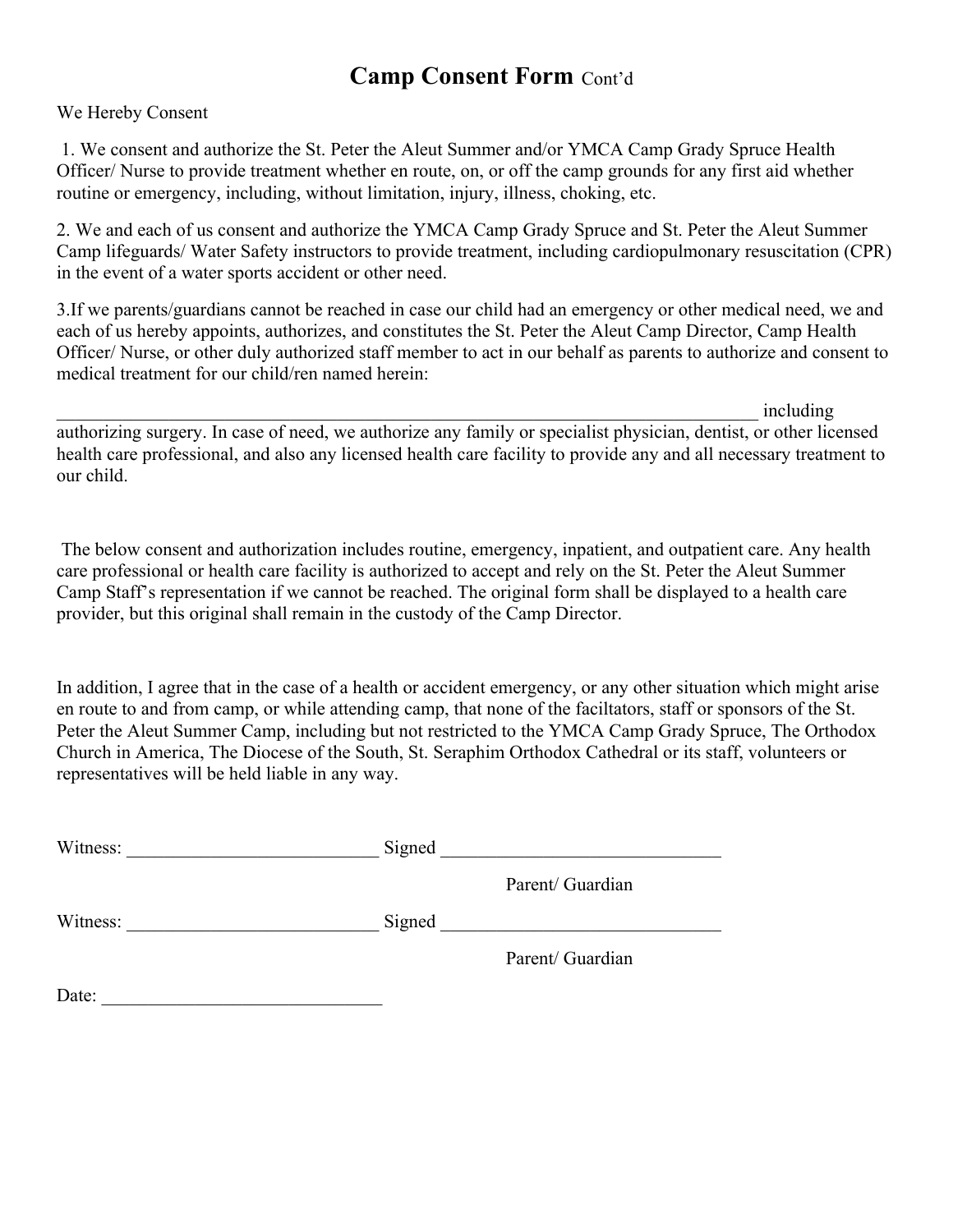## **Medical Dispensation**

We have indicated that our child, will be using medication

while he/she is attending St. Peter the Aleut Orthodox Summer Camp.

Please list below in the appropriate columns all Prescription and Over-the-Counter Medication information which the participant may require during the Camp:

| Name of Medication | Indications | Dosage | Times/Day: | Given By: |
|--------------------|-------------|--------|------------|-----------|
|                    |             |        |            |           |
|                    |             |        |            |           |
|                    |             |        |            |           |
|                    |             |        |            |           |
|                    |             |        |            |           |
|                    |             |        |            |           |
|                    |             |        |            |           |
|                    |             |        |            |           |
|                    |             |        |            |           |
|                    |             |        |            |           |
|                    |             |        |            |           |
|                    |             |        |            |           |
|                    |             |        |            |           |

*(Please make a checkmark in the appropriate box.*)

I wish the asthma inhaler or epi-pen to be with my Youth Participant at all times.

I wish the asthma inhaler or epi-pen to be kept with the Youth Retreat Health Officer/Nurse.

#### **If a Youth Participant uses an inhaler to treat asthma, or carries an epi-pen:**

\_\_\_\_\_\_\_\_\_\_\_\_\_\_\_\_\_\_\_\_\_\_\_\_\_\_\_\_\_\_\_\_\_\_\_\_\_\_\_\_\_\_\_\_\_\_\_\_\_\_\_\_\_\_\_\_\_\_\_\_\_\_

Please Note! If this youth participant has your permission to self-medicate with any or all of the above described prescriptions or over the counter medications, or if a parent will be present and wishes to retain this responsibility, please clearly indicate above in the "Given By" Column. Otherwise, all listed medications will be collected at the beginning of the summer camp to be safely stored and administered by the Camp's Designated Nursing Staff. All medications need to be brought to the camp and presented to Staff in original packaging and prescription bottles.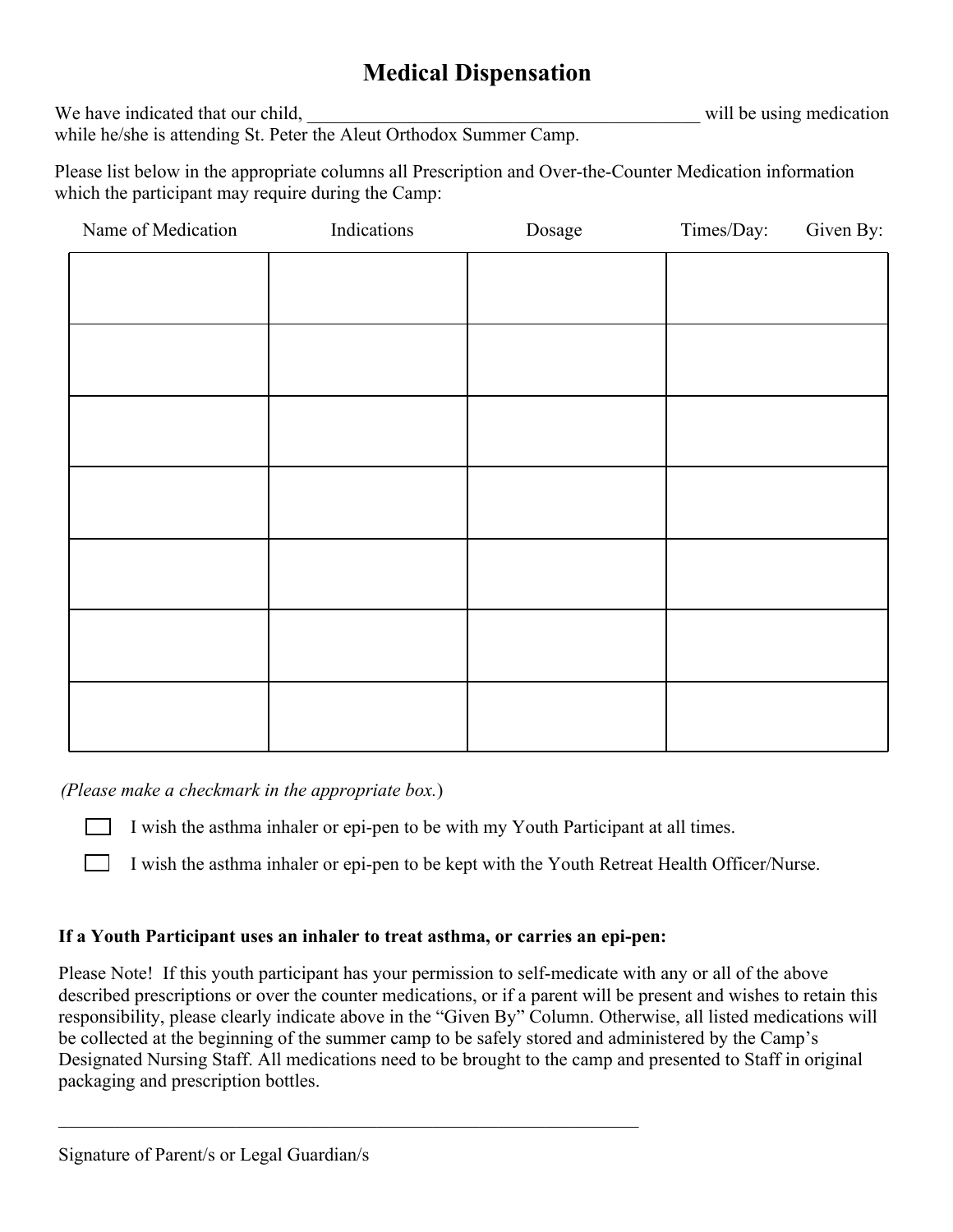## **Health and Medical Information**

| St. Peter the Aleut Orthodox Summer Camp                                  |                     |               |                         |
|---------------------------------------------------------------------------|---------------------|---------------|-------------------------|
| Complete one form per child attending:                                    |                     |               |                         |
|                                                                           |                     |               |                         |
|                                                                           |                     |               |                         |
|                                                                           |                     |               |                         |
| Parent/Guardian                                                           |                     |               |                         |
|                                                                           |                     |               |                         |
|                                                                           |                     |               |                         |
| <b>Emergency Contact:</b>                                                 |                     |               |                         |
|                                                                           |                     | Contact Phone |                         |
| Medical History                                                           |                     |               |                         |
| Doctor Phone Phone Phone                                                  |                     |               |                         |
|                                                                           |                     |               |                         |
| Insurance Policy Number                                                   |                     |               |                         |
| Please write and ALLERGIES your child may have in the appropriate column: |                     |               |                         |
| <b>FOOD ALLERGIES</b>                                                     | MEDICINAL ALLERGIES |               | ENVIRONMENTAL ALLERGIES |
|                                                                           |                     |               |                         |
|                                                                           |                     |               |                         |
|                                                                           |                     |               |                         |
|                                                                           |                     |               |                         |
|                                                                           |                     |               |                         |
|                                                                           |                     |               |                         |
|                                                                           |                     |               |                         |

### DOES CHILD REQUIRE ADMINISTRATION OF MEDICATION? Yes\_\_\_\_ No\_\_\_\_

(If "Yes", fill out the form that says Medical Dispensation)

### Please write the LAST IMMUNIZATION DATE from the following conditions:

| Tetanus | <b>Mumps</b> | Small Pox             | Measles    |
|---------|--------------|-----------------------|------------|
| Rubella | Polio        | <b>Whooping Cough</b> | Diphtheria |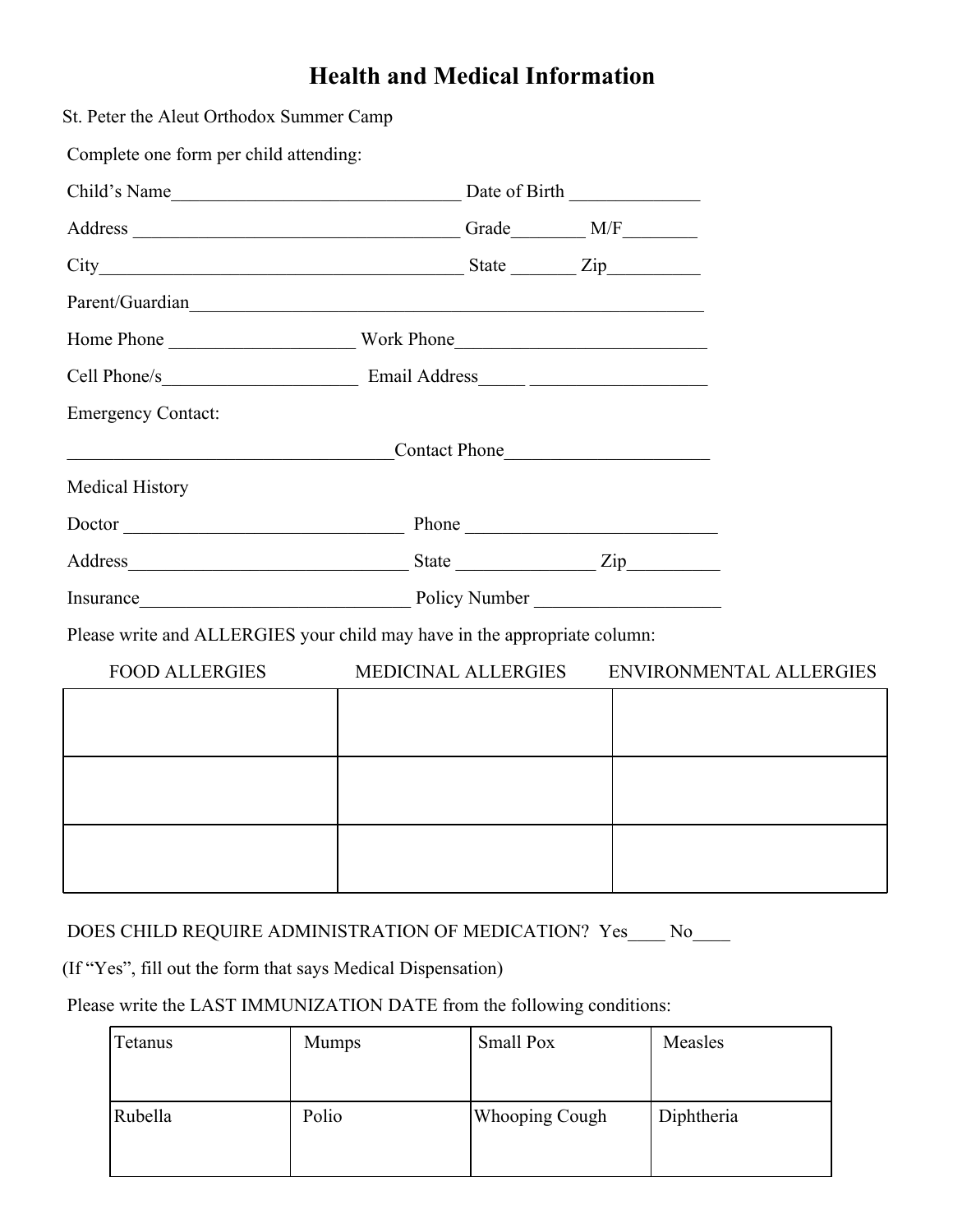### **St. Peter the Aleut Orthodox Summer Camp Packing List**

All pieces of equipment and clothing must be marked with the camper's name. Bring this list with you to camp, and be sure to check this list at the end of camp as well as before to prevent lost items!

### ALL CAMPERS MUST BRING:

\* Bedding - sleeping bags, bed roll, fitted sheet, a pillow with pillow case - all you will need to sleep on a twin (single) bare matress.

\* You MUST bring your own towels for showering and swimming - two are suggested!

\* A small bag, backpack or carrying case to bring change of clothing and other items from one activity to the next is strongly suggested.

### **Basic Gear**

- Toothbrush/ Toothpaste, Comb or Brush, Toiletries, such as Soap, Shampoo, Deodorant
- Laundry Bag, Flashlight, Insect Repellant, Sunscreen, Sun cap or hat; Sun glasses
- Medication: Complete instructions must be given to camp director

### **Clothing**

- Socks: at least one pair per day, Underwear: one pair per day, One pair of jeans
- 2 Swimsuits and a beach towel/s, Sweatshirt or light jacket, Shorts, Shoes: Swim shoes, sneakers,

### dress shoes,

### **Church Clothes:**

Male: Dress shirt and nice pants

Female: Dress or skirt and blouse; optional head coverings

### **Optional Items**

• Camera and Film, Bible, Small Icon, Reading material, Props and/or musical instruments for talent show

### **Things To Leave At Home!!!**

 Tobacco Products, Alcohol and Drugs, Food, TVs, Radios, Cassette or CD Players, Computer Games/ Game boys

### *Immodest or Inappropriate Clothing NO BIKINIS! Violators will lose swimming and other privileges!!*

Do NOT Bring Immodest Clothing! No "short shorts," camis or tank tops, shirts that show cleavage, etc.

### **Valuables including Jewelry and Large Amounts of Cash, bad attitudes**

**Reminder List (**This space is provided so that you can make a list of other articles you don't want to forget)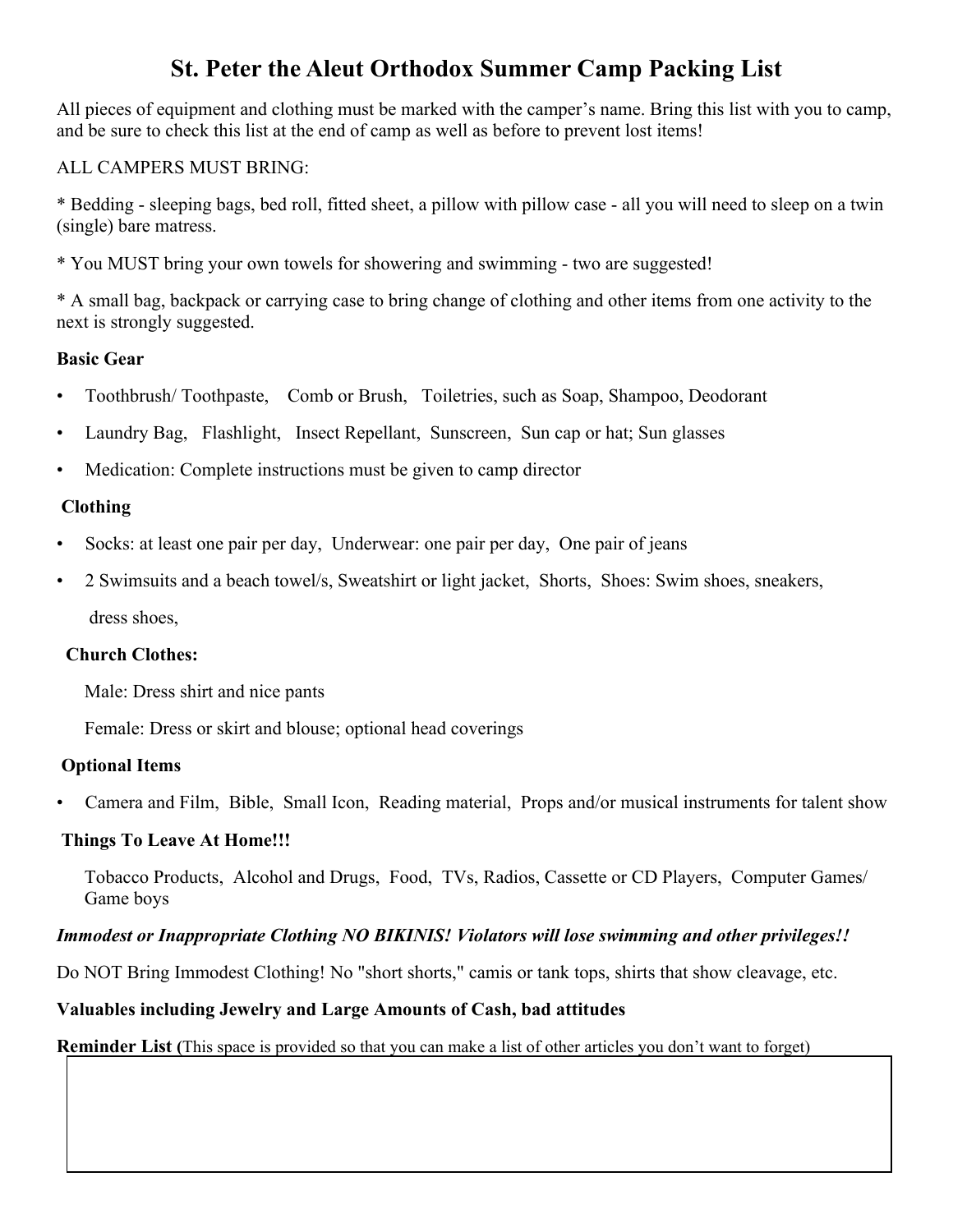# **Camper Application**

| Parent/Guardian                                                                                                   |       |          |
|-------------------------------------------------------------------------------------------------------------------|-------|----------|
|                                                                                                                   |       |          |
|                                                                                                                   |       |          |
| <b>Emergency Contact:</b>                                                                                         |       |          |
| Contact Phone                                                                                                     |       |          |
| Any previous summer camps? (When? Where?)                                                                         |       |          |
| Enclosed is a payment of \$_____________ payable to St. Seraphim's Orthodox Church and earmarked "Summer<br>Camp" |       |          |
| "Early Bird" Special \$260.00 Per Camper if Paid BEFORE JUNE 6th, 2012                                            |       |          |
| "Procrastinator's Special \$280.00 Per Camper if Paid AFTER JUNE 6th, 2012                                        |       |          |
| SPECIAL NOTES: * Registration Cut Off Date, unless special arrangements are made: June 29th, 2012.                |       |          |
| * Each camper must bring \$10 for food on the way to and from camp.                                               |       |          |
| In addition to this registration I have completed and I am submitting the following forms:                        |       |          |
| Health and Medical Information and All Registration Forms                                                         |       |          |
| Camp Policy Agreement Form                                                                                        |       |          |
| <b>Transportation information:</b>                                                                                |       |          |
| <b>Example 1</b> Parent or Guardian will be bringing and picking up camper                                        |       |          |
| Parent or Guardian has made arrangements for camper's transportation.                                             |       |          |
|                                                                                                                   |       |          |
| Name of person picking up camper                                                                                  | Phone | Cell $#$ |